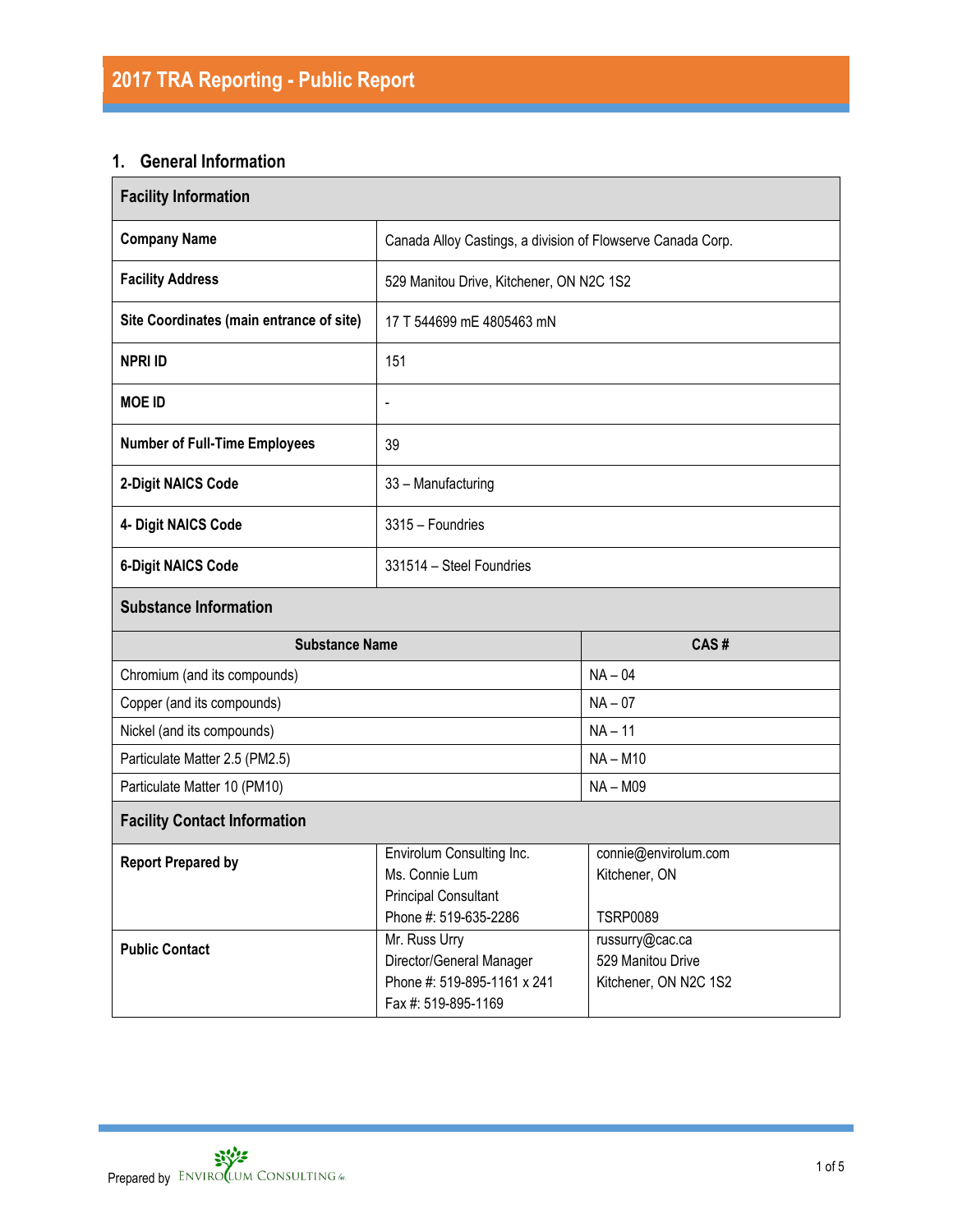### **2. Toxic Substance Accounting Summary**

Facility-wide Amounts of Toxic Substances Reported for 2017:

| <b>Substance Name</b>          | <b>Used</b> | <b>Created</b> | <b>Contained In</b><br><b>Product</b> | <b>Release</b><br>to Air | Disposed /<br><b>Recycled</b> |
|--------------------------------|-------------|----------------|---------------------------------------|--------------------------|-------------------------------|
| Chromium (and its compounds)   | 10 to 100   |                | 1 to 10                               | $0$ to 1                 | 10 to 100                     |
| Copper (and its compounds)     | 10 to 100   |                | 1 to 10                               | $0$ to 1                 | 1 to 10                       |
| Nickel (and its compounds)     | 10 to 100   |                | 1 to 10                               | 0 <sub>to 1</sub>        | 10 to 100                     |
| Particulate Matter 2.5 (PM2.5) | --          | $0$ to 1       | --                                    | $0$ to 1                 | --                            |
| Particulate Matter 10 (PM10)   |             | $0$ to 1       |                                       | $0$ to 1                 | --                            |

**NOTE:** Units are expressed in tonnes, unless otherwise indicated. '-- ' indicates not applicable.

### **3. Quantification Comparison to Previous Year**

3.1 Chromium (and its compounds)

|                                 | Unit   | 2017      | 2016      | Change<br>(Unit)   | Change<br>(%)     | <b>Rationale for Change</b>                                      |
|---------------------------------|--------|-----------|-----------|--------------------|-------------------|------------------------------------------------------------------|
| Used                            | Tonnes | 10 to 100 | 10 to 100 | ↓ 1 to 10          | $\downarrow$ 23.6 | Decreased usage in materials<br>containing Cr.                   |
| Created                         |        |           |           |                    |                   |                                                                  |
| <b>Contained In Product</b>     | Tonnes | 1 to 10   | 10 to 100 | ↓ 10 to 100        | 461.7             | Mass balance based on recycling<br>data.                         |
| Release to Air                  | Tonnes | $0$ to 1  | $0$ to 1  | $\uparrow$ 0 to 1  | 1 34.9            | Added welding emissions and<br>increased production.             |
| Release to Water                |        |           |           |                    |                   |                                                                  |
| On-site Disposal                |        |           |           |                    |                   |                                                                  |
| <b>Transferred for Disposal</b> |        |           |           |                    |                   |                                                                  |
| Transferred for<br>Recycling    | Tonnes | 10 to 100 | 1 to 10   | $\uparrow$ 1 to 10 | 1 140.8           | Increase in total scrap recycled<br>due to increased production. |

#### 3.2 Copper (and its compounds)

|                                 | <b>Unit</b> | 2017      | 2016      | Change<br>(Unit) | Change<br>$(\%)$ | <b>Rationale for Change</b>                  |
|---------------------------------|-------------|-----------|-----------|------------------|------------------|----------------------------------------------|
| Used                            | Tonnes      | 10 to 100 | <b>NR</b> | --               | --               | First year reporting Copper                  |
| Created                         | --          | --        | <b>NR</b> | --               |                  | due to increase usage of<br>Aluminum bronze. |
| Contained In Product            | Tonnes      | 1 to 10   | <b>NR</b> | --               | --               | $NR = not reportable$                        |
| Release to Air                  | Tonnes      | $0$ to 1  | NR.       | --               | --               |                                              |
| Release to Water                |             | --        | <b>NR</b> |                  |                  |                                              |
| On-site Disposal                | --          | $-$       | <b>NR</b> | --               | --               |                                              |
| <b>Transferred for Disposal</b> | --          | --        | <b>NR</b> | --               | --               |                                              |
| Transferred for<br>Recycling    | Tonnes      | 1 to 10   | <b>NR</b> |                  |                  |                                              |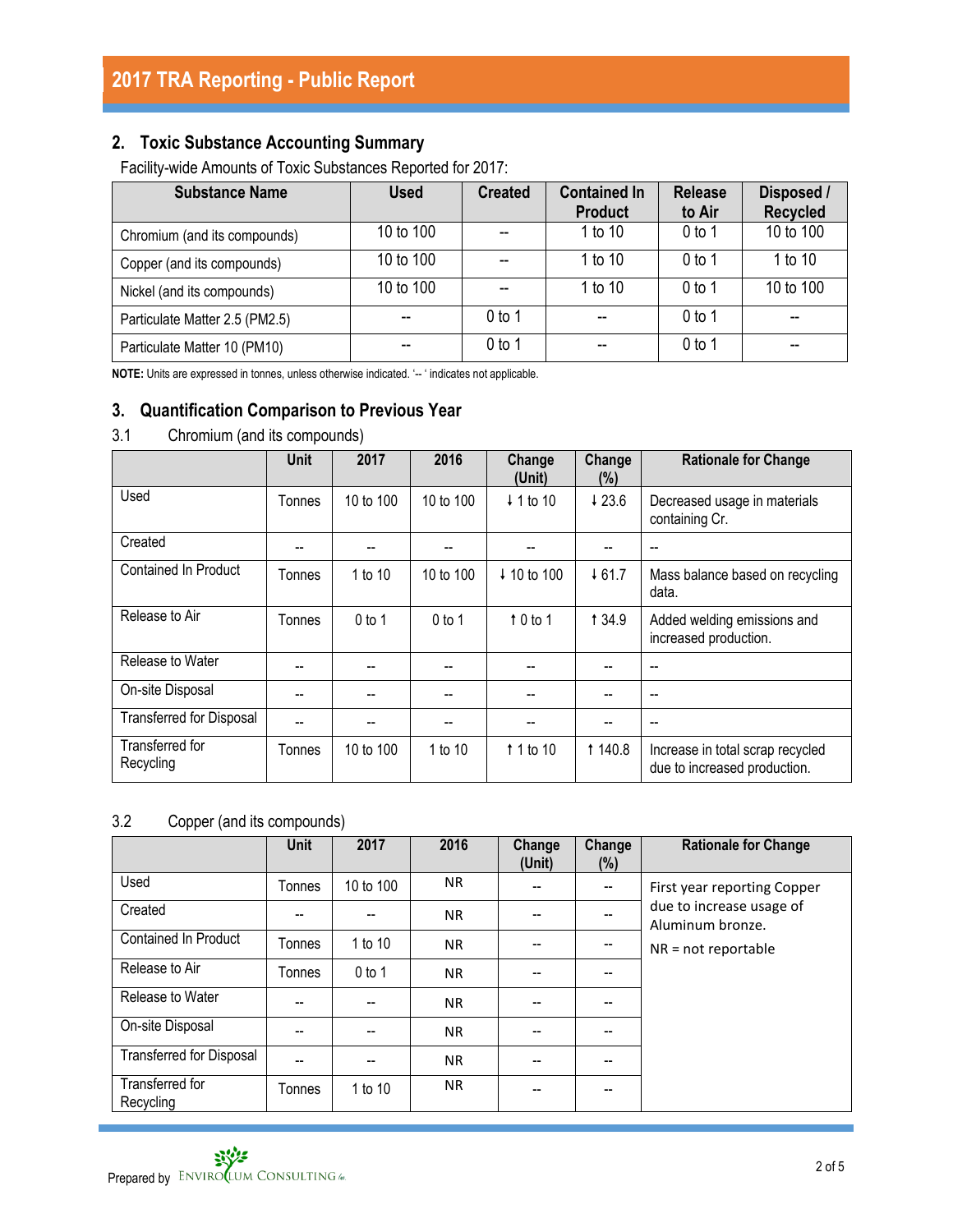# **2017 TRA Reporting - Public Report**

## 3.3 Nickel (and its compounds)

|                                 | <b>Unit</b> | 2017      | 2016      | Change<br>(Unit)     | Change<br>(%) | <b>Rationale for Change</b>                                   |
|---------------------------------|-------------|-----------|-----------|----------------------|---------------|---------------------------------------------------------------|
| Used                            | Tonnes      | 10 to 100 | 10 to 100 | $\uparrow$ 0 to 1    | 11.8          | No significant change.                                        |
| Created                         |             |           |           |                      |               |                                                               |
| <b>Contained In Product</b>     | Tonnes      | 1 to 10   | 10 to 100 | $\downarrow$ 1 to 10 | ↓49.9         | Mass balance based on recycling<br>data.                      |
| Release to Air                  | Tonnes      | $0$ to 1  | $0$ to 1  | $\uparrow$ 0 to 1    | <b>164.1</b>  | Added welding emissions and<br>increased production.          |
| Release to Water                |             | --        | --        |                      |               |                                                               |
| On-site Disposal                | --          | --        |           |                      |               | --                                                            |
| <b>Transferred for Disposal</b> |             | --        | --        | --                   |               | --                                                            |
| Transferred for<br>Recycling    | Tonnes      | 10 to 100 | 1 to 10   | $\uparrow$ 1 to 10   | 1 218.4       | Increase in total scrap recycled<br>and increased production. |

# 3.4 Particulate Matter (PM2.5)

|                                 | <b>Unit</b> | 2017     | 2016                                  | Change<br>(Unit)  | Change<br>$(\%)$                      | <b>Rationale for Change</b> |
|---------------------------------|-------------|----------|---------------------------------------|-------------------|---------------------------------------|-----------------------------|
| Used                            | --          | $- -$    | $- -$                                 | --                | $\overline{\phantom{a}}$              |                             |
| Created                         | Tonnes      | $0$ to 1 | $0$ to 1                              | $\uparrow$ 0 to 1 | † 1.2                                 | No significant change.      |
| <b>Contained In Product</b>     | --          | --       | $\hspace{0.05cm}$ – $\hspace{0.05cm}$ | --                | $-$                                   |                             |
| Release to Air                  | Tonnes      | $0$ to 1 | $0$ to 1                              | $\uparrow$ 0 to 1 | † 1.2                                 |                             |
| Release to Water                | --          | $-$      | $\overline{\phantom{a}}$              | --                | $-$                                   |                             |
| On-site Disposal                | --          | --       |                                       | --                | $\overline{\phantom{a}}$              |                             |
| <b>Transferred for Disposal</b> | $-$         | --       | --                                    | --                | $\hspace{0.05cm}$ – $\hspace{0.05cm}$ |                             |
| Transferred for<br>Recycling    | --          | --       | $- -$                                 | --                | --                                    |                             |

### 3.5 Particulate Matter (PM10)

|                                 | <b>Unit</b>    | 2017     | 2016     | Change<br>(Unit) | Change<br>$(\%)$                      | <b>Rationale for Change</b> |
|---------------------------------|----------------|----------|----------|------------------|---------------------------------------|-----------------------------|
| Used                            | --             | $- -$    | --       | --               | $- -$                                 |                             |
| Created                         | Tonnes         | $0$ to 1 | $0$ to 1 | 10 to 1          | † 1.7                                 | No significant change.      |
| <b>Contained In Product</b>     | --             | $-$      | --       | --               | $\hspace{0.05cm}$ – $\hspace{0.05cm}$ |                             |
| Release to Air                  | Tonnes         | $0$ to 1 | $0$ to 1 | $10$ to 1        | † 1.7                                 |                             |
| Release to Water                | $\overline{a}$ | --       | --       | --               | --                                    |                             |
| On-site Disposal                | --             | --       | --       | --               | --                                    |                             |
| <b>Transferred for Disposal</b> | $-$            | $- -$    | --       | --               | $- -$                                 |                             |
| Transferred for<br>Recycling    | --             | --       |          |                  | --                                    |                             |

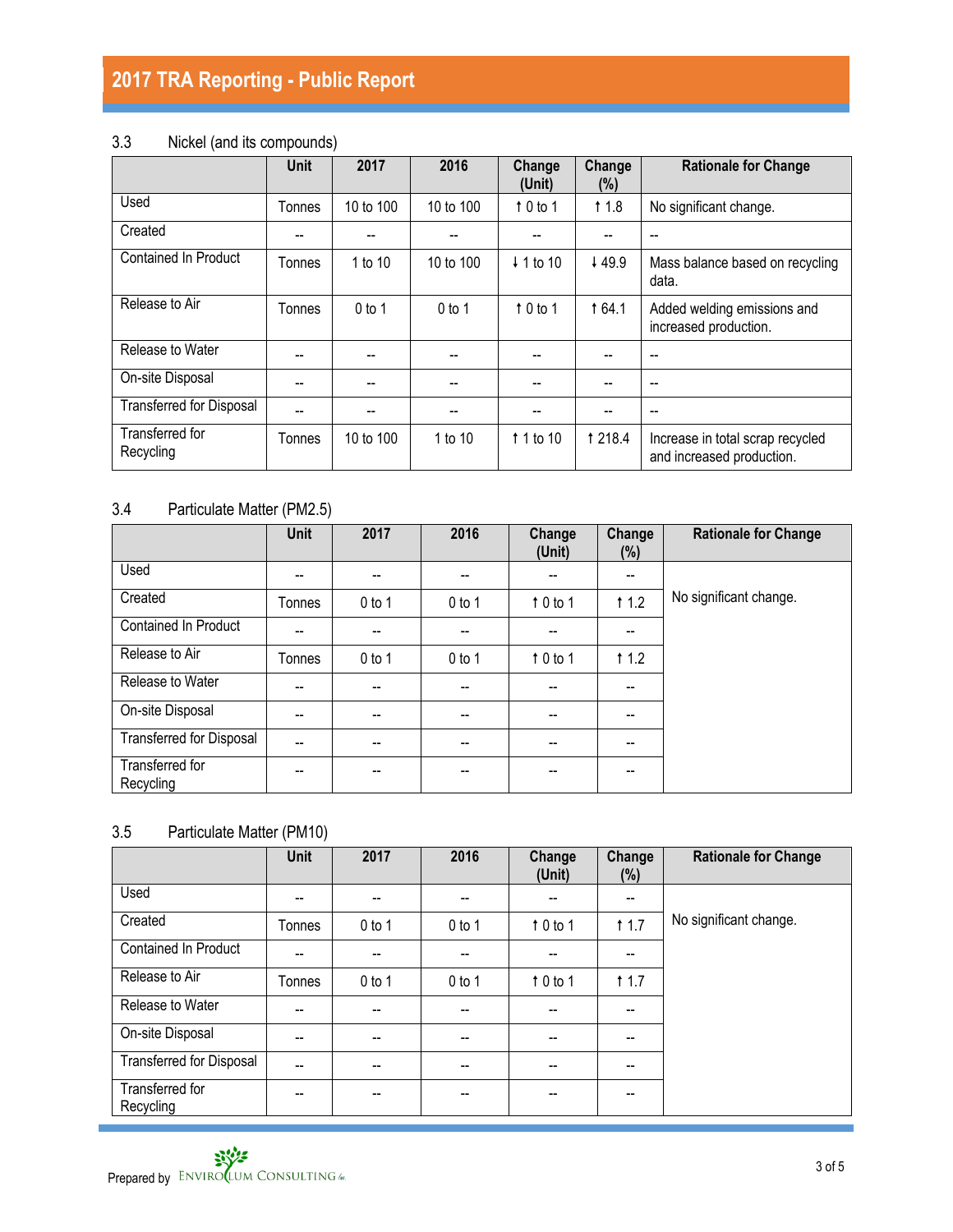#### **4. Objectives**

Canada Alloy Castings prides itself on technological innovation in order to produce high quality products in an environmentally responsible manner. This plan will determine the technical and economic feasibility of each identified option to determine which, if any, are viable for implementation at this time. As part of the continuous improvement practices at the facility, technical advances will be monitored for new opportunities for reduction.

#### **5. Progress in Implementing Plan**

This section does not apply since no feasible reduction options are available for implementation at this time.

For information on on-site releases from the facility, as well as disposal and off-site recycling information please refer to National Pollutant Release Inventory's website: [http://www.ec.gc.ca/inrp-npri/.](http://www.ec.gc.ca/inrp-npri/)

#### **6. Highest Ranking Certification**

*The original copy of the signed certification of the annual report is kept on file at the facility.*

# **Annual Report Certification Statement**

As of 16/05/2018, I, Russ Urry, certify that I have read the reports on the toxic substance reduction plans for the toxic substances referred to below and am familiar with their contents, and to my knowledge the information contained in the reports is factually accurate and the reports comply with the Toxics Reduction Act, 2009 and Ontario Regulation 455/09 (General) made under that Act.

### **TRA Substance List**

| <b>CAS RN</b>   | <b>Substance Name</b>        |
|-----------------|------------------------------|
| <b>NA - 04</b>  | Chromium (and its compounds) |
| $NA - 06$       | Copper (and its compounds)   |
| <b>NA - 11</b>  | Nickel (and its compounds)   |
| <b>NA - M09</b> | PM10 - Particulate Matter    |
| <b>NA - M10</b> | PM2.5 - Particulate Matter   |